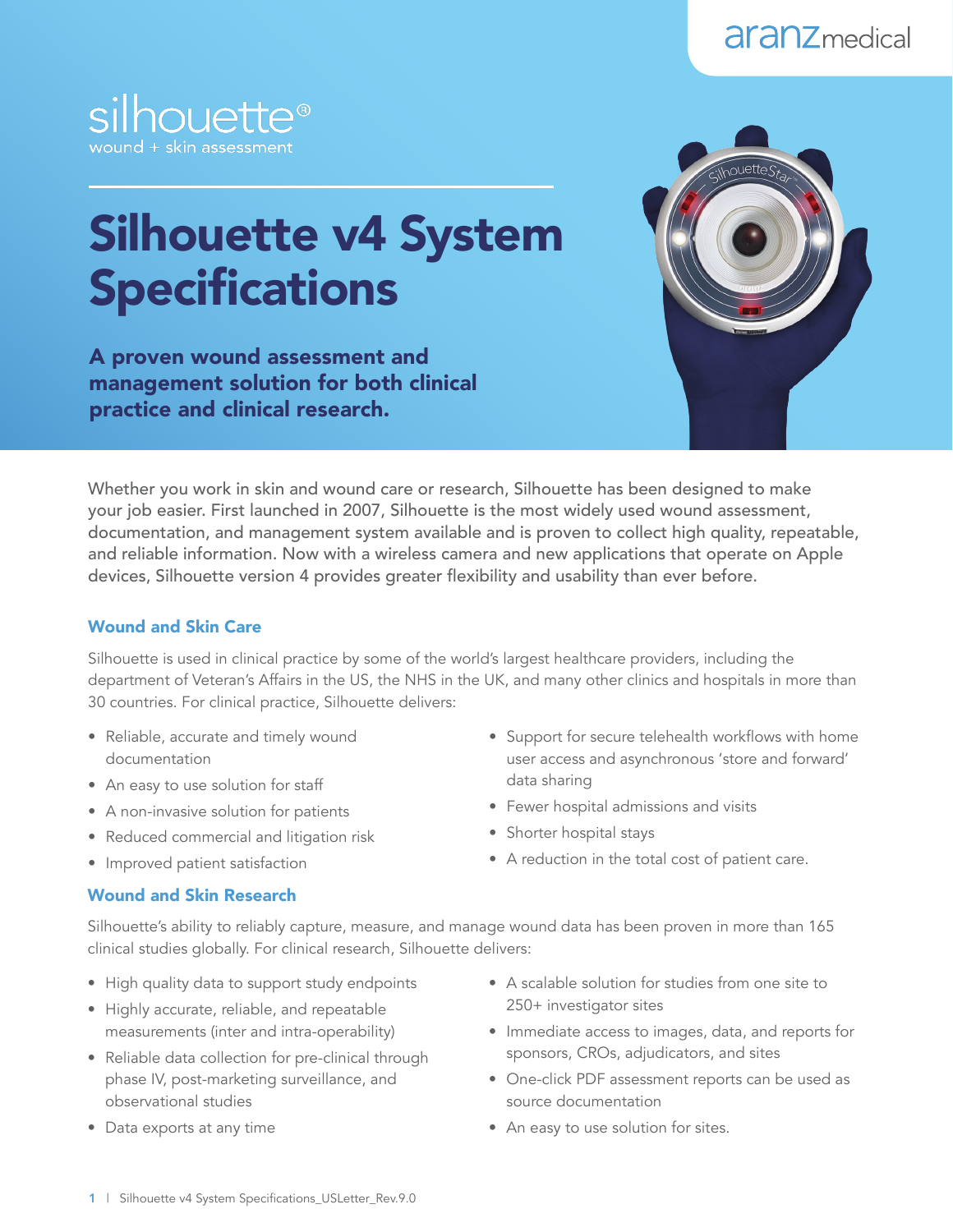| <b>System Feature Overview</b>                                       | V <sub>4</sub>                                                                                                                                                                                                |
|----------------------------------------------------------------------|---------------------------------------------------------------------------------------------------------------------------------------------------------------------------------------------------------------|
| <b>Image Capture Devices</b>                                         |                                                                                                                                                                                                               |
| SilhouetteStar                                                       | Image capture and non-contact 3D modeling with support for making 3D measurements:<br>Length<br>Width<br>Perimeter<br>Area<br>Mean Depth<br>Max Depth<br>Volume<br>Tissue Type Area %*<br>Area Reduction<br>٠ |
| SilhouetteLite+                                                      | Image capture and non-contact 2D planimetry modeling with support for taking 2D measurements:<br>Length<br>Width<br>٠<br>Perimeter<br>Area                                                                    |
| SilhouetteLite                                                       | Image capture with no measurement capability                                                                                                                                                                  |
| SilhouetteCentral                                                    | JPEG image capture from generic cameras with no measurement capability                                                                                                                                        |
| <b>Medical Notes</b>                                                 |                                                                                                                                                                                                               |
| Wound Tracing                                                        | Manual - determined by clinical judgment<br>Automatic Boundary Detection - optional manual adjustment if necessary                                                                                            |
| Patient Identifiers                                                  | Patient Information and Patient Identifiers                                                                                                                                                                   |
| Patient Notes (recorded per patient)                                 | Investigation History, Medical History, Medication                                                                                                                                                            |
| <b>Patient Assessment Notes</b><br>(recorded per patient, per visit) | Admission Details, Discharge Details, Vital Signs, Related Pain (non-wound), Edema, Factors Affecting Healing                                                                                                 |
| Wound Assessment Notes<br>(recorded per wound, per visit)            | Anatomical Site, Images, Measurements, Wound Details, Wound Pain, Comments, Wound Etiology                                                                                                                    |
| Wound Outcomes                                                       | Healed, Amputated, Released from Follow-up                                                                                                                                                                    |
| Multiple Assessment Types                                            | Yes                                                                                                                                                                                                           |
| Configuration                                                        | Configurable fields and conditional validation rules available**                                                                                                                                              |
| Auto Email Wound Assessments                                         | Yes                                                                                                                                                                                                           |
| Customizable Notes                                                   | Yes**                                                                                                                                                                                                         |
| <b>Analysis and Reporting</b>                                        |                                                                                                                                                                                                               |
| Trend Graphs                                                         | Depending on capture device used the following trend graphs are available:<br>Area<br>$\bullet$<br>Area Reduction<br>Max Depth<br>Mean Depth<br>Volume<br>٠                                                   |
| Reporting                                                            | PDF Assessment Report                                                                                                                                                                                         |
| Security                                                             |                                                                                                                                                                                                               |
| Access Control                                                       | Username and Password, SAML2 SSO                                                                                                                                                                              |
| Application Timeout                                                  | Configurable                                                                                                                                                                                                  |
| Audit Records                                                        | Available for logon attempts, changes in patient data, data viewed, and data exported from Silhouette. (Enterprise<br>Deployment Only)                                                                        |
| <b>Deployment Models</b>                                             |                                                                                                                                                                                                               |
| Enterprise - On Premises                                             | Yes                                                                                                                                                                                                           |
| Enterprise - Cloud Hosted                                            | Yes                                                                                                                                                                                                           |
| Standalone PC Software                                               | Yes - SilhouetteConnect standalone                                                                                                                                                                            |
| <b>Integration and Data Export</b>                                   |                                                                                                                                                                                                               |
| <b>EMR</b>                                                           | Order receipt and results (assessment report, discrete observations and images) (Enterprise Deployment Only)                                                                                                  |
| Export                                                               | Images, Wound and Assessment Data                                                                                                                                                                             |
| Services, Support and Warranty                                       |                                                                                                                                                                                                               |
| Established Services Offered                                         | Project Management, System Implementation, Data Management, Technical Training, and Clinical Training                                                                                                         |
| Hardware Warranty                                                    | Return to base                                                                                                                                                                                                |
| Software Upgrades                                                    | Support agreement defines level of upgrade support                                                                                                                                                            |
| Support Locations and Hours                                          | International Support - Support agreement defines hours                                                                                                                                                       |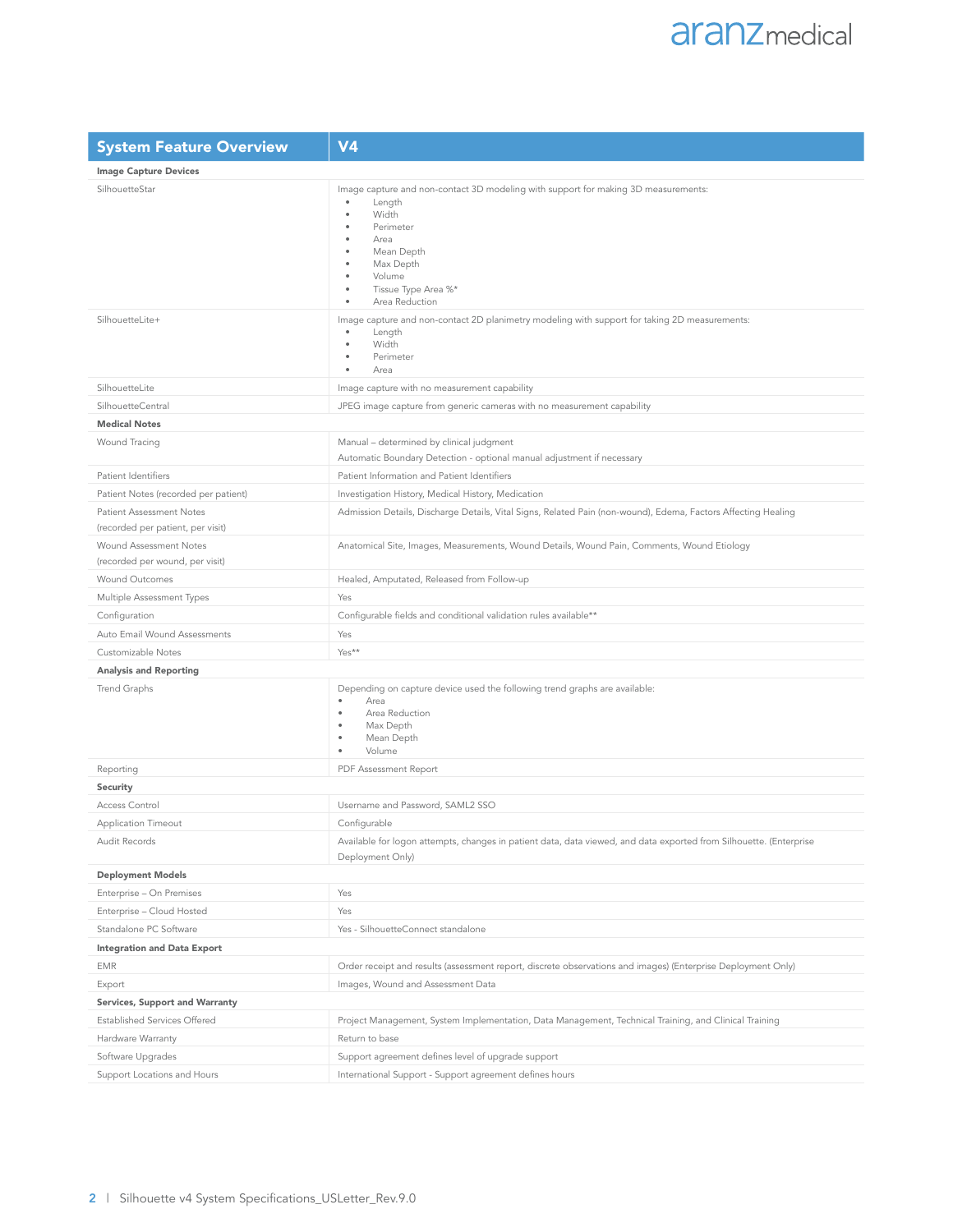

| SilhouetteStar Scanner |  |
|------------------------|--|
| <b>Specifications</b>  |  |

# Model 2010.xx SilhouetteStar 2 (Wireless and Wired)

# Model 2001.xx **SilhouetteStar** (Wired)

The SilhouetteStar scanner captures wound images and non-contact 3D measurements of wounds at the point of care. The images and data captured with SilhouetteStar are uploaded to SilhouetteCentral either over a secure Wi-Fi network (SilhouetteStar 2 only) or via USB cable to SilhouetteConnect.

| Imaging                              |                                                           |                                                           |
|--------------------------------------|-----------------------------------------------------------|-----------------------------------------------------------|
| Sensor Resolution                    | 5MP (nominal)                                             | 3MP (nominal)                                             |
| Working Distance                     | From the base of the scanner:                             | From the base of the scanner:                             |
|                                      | 190mm (typical)                                           | 190mm (typical)                                           |
|                                      | 280mm (nominal max)                                       | 240mm (nominal max)                                       |
| Depth of Field                       | -50mm, +90mm at typical working distance                  | -30mm, +50mm at typical working distance                  |
| FOV - Horizontal                     | $42^{\circ}$                                              | $42.5^\circ$                                              |
|                                      | (Nominally 180mm at the typical working distance)         | (Nominally 183mm at the typical working distance)         |
| Aspect Ratio                         | 4:3                                                       | 4:3                                                       |
| Focus                                | Fixed                                                     | Fixed                                                     |
| Guided Image Capture                 | Formation of laser star for consistent imaging            | Formation of laser star for consistent imaging            |
| Exposure                             | Automatic (Dual LED Flash)                                | Automatic (Dual LED Flash)                                |
| Picture Format                       | Exportable in png or jpg formats                          | Exportable in png or jpg formats                          |
| Image Size (px)                      | 2592 x 1944                                               | 2048 x 1536                                               |
| <b>Wound Measurement</b>             |                                                           |                                                           |
| Maximum Wound Size                   | 250mm x 185mm typical                                     | 250mm x 185mm typical                                     |
| Minimum Wound Size                   | 2mm x 2mm typical                                         | 2mm x 2mm typical                                         |
| Accuracy <sup>1</sup>                | Area (Cap measurement): 2%                                | Area (Cap measurement): 2%                                |
| (95% confidence interval)            | Perimeter: 1%                                             | Perimeter: 1%                                             |
|                                      | Depth: 5%                                                 | Depth: 5%                                                 |
|                                      | Volume: 5%                                                | Volume: 5%                                                |
| Precision                            | Area: 1mm <sup>2</sup>                                    | Area: 1mm <sup>2</sup>                                    |
|                                      | Perimeter: 1mm                                            | Perimeter: 1mm                                            |
|                                      | Depth: 1mm                                                | Depth: 1mm                                                |
|                                      | Volume: 1mm <sup>3</sup>                                  | Volume: 1mm <sup>3</sup>                                  |
| Inter-rater Reliability <sup>1</sup> | 1% for Area and Perimeter<br><2% for max Depth and Volume | 1% for Area and Perimeter<br><2% for max Depth and Volume |
|                                      | 1% for Area and Perimeter                                 | 1% for Area and Perimeter                                 |
| Intra-rater Reliability <sup>1</sup> | <2% for max Depth and Volume                              | <2% for max Depth and Volume                              |
| Timings                              |                                                           |                                                           |
| Image Capture Time                   | 4s typical                                                | 3s typical                                                |
| Image Transfer Time (USB)            | 2s typical                                                | Included in the time above                                |
| Image Transfer Time (WiFi)           | 4s typical <sup>2</sup>                                   |                                                           |
| Scanner Start-up Time                | < 25s from off                                            | $\overline{\phantom{a}}$                                  |
|                                      | 1s from sleep                                             |                                                           |
| WiFi Connection Time                 | < 15s typical                                             | ÷,                                                        |
| <b>Lighting and Lasers</b>           |                                                           |                                                           |
| Lasers                               | Class 1 per IEC 60825-1                                   | Class 1 per IEC 60825-1                                   |
| Flash                                | High Power LED Flash, approx. 10,000 Lux                  | High Power LED Flash, approx. 10,000 Lux                  |
| <b>User Interface</b>                |                                                           |                                                           |
| Audio                                | Shutter + Image Transfer                                  | - (audible feedback via connected computer)               |
| Screen                               | Patient Name, Patient ID, WiFi Status, Image Transfer     | - (status of camera available via connected computer)     |
|                                      | Status, System Messages                                   |                                                           |
| Controls                             | Single Button                                             | Single Button                                             |
| Capture Guidance                     | Laser Star                                                | Laser Star                                                |
| <b>Power Requirements</b>            |                                                           |                                                           |
| Power Consumption                    | Compatible with USB 2.0 power specifications and USB      | Compatible with USB 2.0 power specifications              |
|                                      | battery charging specifications v1.2                      |                                                           |
| Battery Type and Capacity            | Li-Ion, 6.5 Wh                                            | $\overline{\phantom{a}}$                                  |
| Battery Shift Life                   | $8 \ hrs3$                                                | $\overline{\phantom{a}}$                                  |
| Battery Lifetime                     | $> 2$ years <sup>4</sup>                                  | $\overline{\phantom{a}}$                                  |
|                                      |                                                           |                                                           |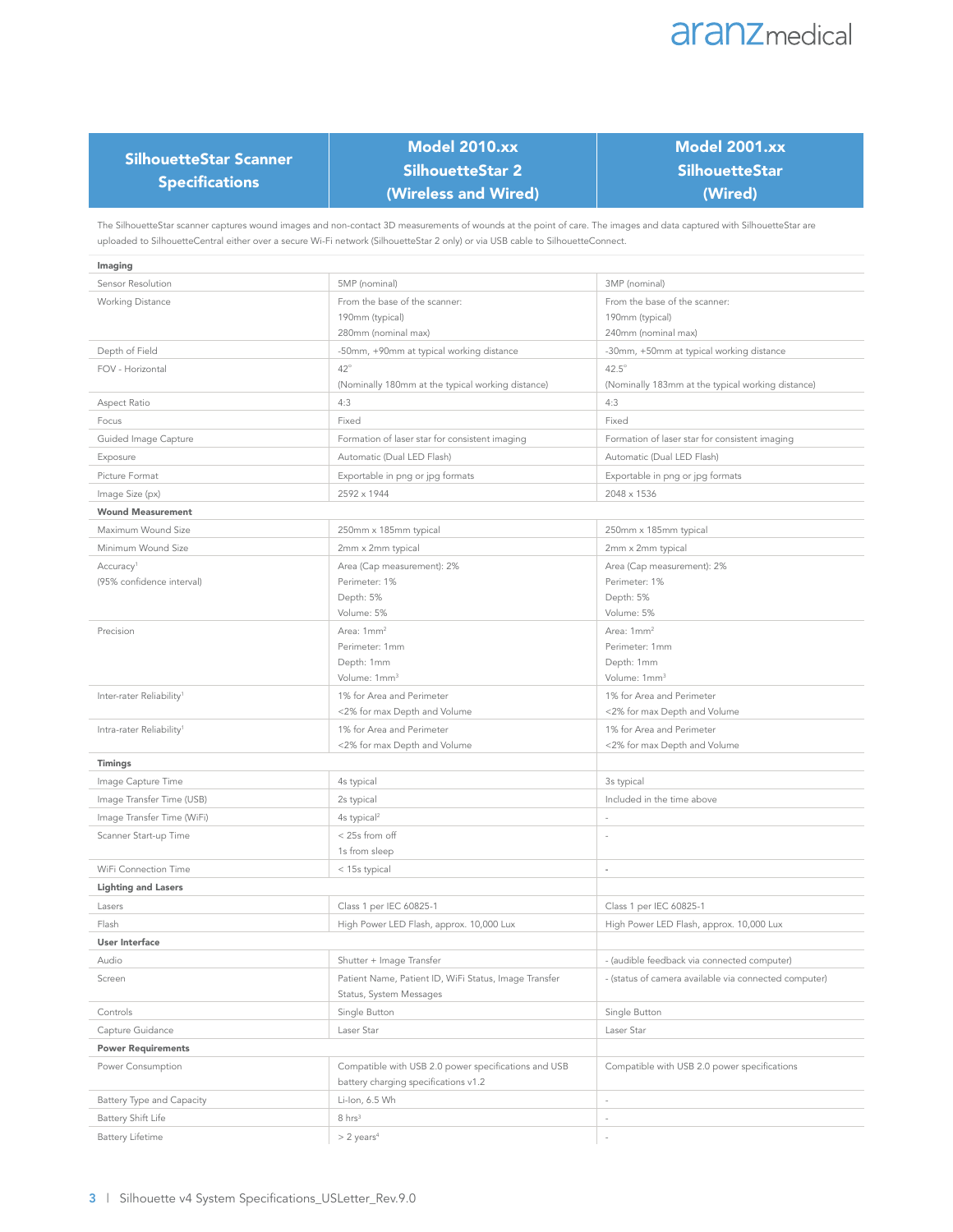# **aranz** medical

| <b>SilhouetteStar Scanner</b><br><b>Specifications</b> | <b>Model 2010.xx</b><br>SilhouetteStar 2<br>(Wireless and Wired)                                               | <b>Model 2001.xx</b><br><b>SilhouetteStar</b><br>(Wired)  |
|--------------------------------------------------------|----------------------------------------------------------------------------------------------------------------|-----------------------------------------------------------|
| Connectivity                                           |                                                                                                                |                                                           |
| Offline Support (wired USB with SilhouetteConnect)     | Yes                                                                                                            | Yes                                                       |
| <b>USB</b>                                             | USB 2.0 - Uses IP networking over USB (RNDIS)                                                                  | <b>USB 2.0</b>                                            |
| <b>USB Connection Time</b>                             | < 15s                                                                                                          | < 15s                                                     |
| Online Support (direct WiFi to SilhouetteCentral)      | Yes                                                                                                            | No                                                        |
| WiFi                                                   | 802.11 b,g,n (2.4 GHz only)<br>Minimum 14 Mbps uplink to SilhouetteCentral<br>Maximum 300ms round trip latency |                                                           |
| WiFi Security                                          | WPA2 PSK<br>802.1x Authentication with MAC Authentication Bypass<br>with WPA2 PSK                              | ٠                                                         |
| WiFi TLS Support                                       | TLS 1.0 for connection to SilhouetteCentral                                                                    | J.                                                        |
| Compliance                                             |                                                                                                                |                                                           |
| Laser                                                  | Class 1 Designation - IEC 60825-1                                                                              | Class 1 Designation - IEC 60825-1                         |
| <b>EMC</b>                                             | IEC 60601-1-2: 2014                                                                                            | IEC 60601-1-2: 2007                                       |
| Medical Device                                         | IEC 60601 3rd Edition                                                                                          | IEC 60601 3rd Edition                                     |
| Cleaning                                               |                                                                                                                |                                                           |
| Alcohol (Isopropyl) Based Wipes                        | Yes                                                                                                            | Yes                                                       |
| <b>Bleach Based Wipes</b>                              | < 1:50 concentration, limited use                                                                              | < 1:50 concentration, limited use                         |
| Mild Detergent                                         | Yes                                                                                                            | Yes                                                       |
| Water Based Wipes                                      | Yes                                                                                                            | Yes                                                       |
| Hydrogen Peroxide Based Wipes                          | Yes                                                                                                            | Yes                                                       |
| Physical                                               |                                                                                                                |                                                           |
| <b>Dimensions</b>                                      | 100mm x 67mm typical                                                                                           | 100mm x 67mm typical                                      |
| Weight                                                 | 300g typical                                                                                                   | 240g typical                                              |
| Environmental                                          |                                                                                                                |                                                           |
| Operating Temperature                                  | 10°C (50°F) min to 30°C (86°F) max                                                                             | 10°C (50°F) min to 30°C (86°F) max                        |
| Storage Temperature                                    | -5°C (23°F) min to 50°C (122°F) max (short term)                                                               | -5°C (23°F) min to 50°C (122°F) max                       |
| Operating Humidity                                     | 0% RH min to 80% RH max                                                                                        | 0% RH min to 80% RH max                                   |
| Lighting <sup>5</sup>                                  | 100 lux min - 400 lux nominal - 1000 lux max                                                                   | 100 lux min - 400 lux nominal - 1000 lux max              |
| Accessories                                            |                                                                                                                |                                                           |
| Charger                                                | Yes                                                                                                            | $\overline{\phantom{a}}$                                  |
| Cradle                                                 | Yes                                                                                                            | Yes                                                       |
| Cables                                                 | USB-A to USB-B - 5m/16' 5"                                                                                     | USB-A to USB-B (Active) - 1.8m/5' 11", 3m/9'10", 5m/16'5" |

#### SilhouetteConnect Specifications – Client Software

SilhouetteConnect is the software installed on a Windows tablet, laptop or desktop computer. SilhouetteStar connects via USB to a computer with SilhouetteConnect. It enables wound assessments to be performed without connection to a network, and the data is synchronized with SilhouetteCentral when a network connection is available.

| <b>Key System Times</b>                |                                                                                                                                                    |
|----------------------------------------|----------------------------------------------------------------------------------------------------------------------------------------------------|
| Capture to Measurement Complete Time   | < 2 minute typical (includes tracing)                                                                                                              |
| Synchronization Time                   | 17s minimum. < 1 minute typical (dependent on database size, active patient list size, number of images, network speed<br>and network reliability) |
| <b>Computing Platform Requirements</b> |                                                                                                                                                    |
| <b>Supported Devices</b>               | Windows laptop, desktop or tablet                                                                                                                  |
| Supported Operating Systems            | Windows 10 (Support for Windows 7, 8, and 8.1 where extended support is in place)                                                                  |
| Processor                              | 2.0 GHz Minimum (Multi-core recommended)                                                                                                           |
| <b>Disk</b>                            | 10GB available space recommended minimum for approx. 2,000 images and assessments                                                                  |
| Memory                                 | 4 GB Minimum                                                                                                                                       |
| <b>Browser</b>                         | N/A                                                                                                                                                |
| Database                               | SQL Server 2014 SP3, Express is included with SilhouetteConnect Installer. Later versions of SQL Server can be used.                               |
| Software Dependencies                  | Included with SilhouetteConnect Installer: .NET framework 4.8 and SOL Server 2014 SP3                                                              |
| <b>USB Requirements</b>                | USB 2.0 or 3.0 Port                                                                                                                                |
| Display Resolution                     | 1024 x 768 Minimum                                                                                                                                 |
| Security                               |                                                                                                                                                    |
| Data-at-rest Encryption                | To enable data-at-rest encryption, the software must be deployed using Bitlocker encryption or similar                                             |
| Data-in-transit Encryption             | To enable data-in-transit encryption, the software must be synchronized to SilhouetteCentral using the HTTPS protocol                              |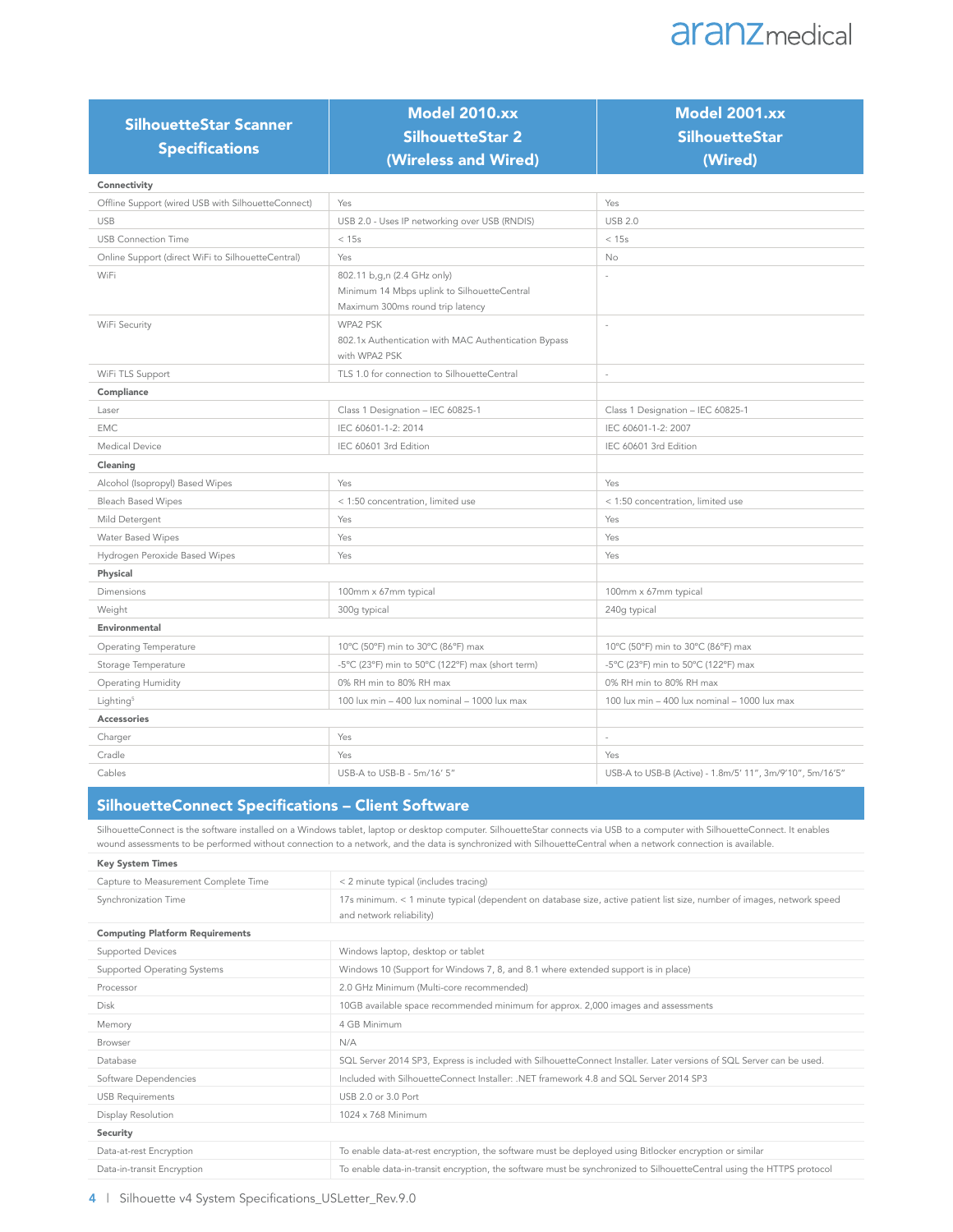## SilhouetteCentral Specifications – Server Software

SilhouetteCentral enables users to review, report, securely share and analyze the wound data collected by SilhouetteStar 2, SilhouetteLite+ and SilhouetteLite Applications. SilhouetteCentral is accessed via a web-based application.

| Infrastructure Types                                           |                                                                                                                                                                                                                                                         |
|----------------------------------------------------------------|---------------------------------------------------------------------------------------------------------------------------------------------------------------------------------------------------------------------------------------------------------|
| On Premises                                                    | Yes                                                                                                                                                                                                                                                     |
| Cloud                                                          | Yes                                                                                                                                                                                                                                                     |
| <b>Client Software Supported</b>                               |                                                                                                                                                                                                                                                         |
| Web Browser Support                                            | Chrome, Firefox, Safari, Microsoft Edge. (Each release of SilhouetteCentral is tested on the latest version of these browsers)                                                                                                                          |
| Thick Client Support                                           | SilhouetteConnect (Windows), SilhouetteLite (iOS devices), SilhouetteLite+ (iOS devices)                                                                                                                                                                |
| <b>Screen Sizes Supported</b>                                  |                                                                                                                                                                                                                                                         |
| Home User Workflow                                             | Minimum viewport width 375px (current iPhone models)                                                                                                                                                                                                    |
| Clinician and Admin User Workflow                              | Minimum viewport width 768px for tracing screens (current iPad models)                                                                                                                                                                                  |
| <b>Enterprise On Premises Deployment Platform Requirements</b> |                                                                                                                                                                                                                                                         |
| <b>OS</b>                                                      | Windows Server 2012 R2 or later                                                                                                                                                                                                                         |
| Processor                                                      | 2.4 GHz Dual Core, 64 bit Minimum                                                                                                                                                                                                                       |
| Disk                                                           | 100 GB Available Space (Recommended Minimum)                                                                                                                                                                                                            |
| Memory                                                         | 16 GB Recommended<br>4 GB Minimum                                                                                                                                                                                                                       |
| Database                                                       | SQL Server 2012 (workgroup, standard, enterprise) or later<br>An instance of SQL Server (any edition) matching the version deplyed with SilhouetteConnect is required if syncing with<br>SilhouetteConnect.                                             |
| Software Dependencies                                          | Internet Information Services (IIS) with SSL Certificates for HTTPS<br>.NET framework 4.8<br>ASP.NET Core v3.1 IIS Hosting Bundle (ASP.NET Core v3.1 Runtime + ASP.NET Core Module v2)<br>NextGen Connect v3.8 or v3.9 for integration with EMR Systems |
| Network                                                        | Ethernet TCP/IP Connection<br>Static IP Address                                                                                                                                                                                                         |
| Security                                                       |                                                                                                                                                                                                                                                         |
| Username and Password                                          | Configurable password rules and expiration                                                                                                                                                                                                              |
| Authentication                                                 | SAML2 SSO support with Just-In-Time provisioning, compatible with Active Directory Federated Services (AD FS).                                                                                                                                          |
| Data-in-transit                                                | To support data-in-transit encryption, SilhouetteCentral must be deployed with HTTPS transport                                                                                                                                                          |
| Data-at-rest                                                   | To support data-at-rest encryption, SilhouetteCentral must be deployed with bitlocker or similar<br>MS SQL Enterprise Transparent Data Encryption or similar can be used to encrypt databases                                                           |
| <b>EMR</b> Interfaces                                          |                                                                                                                                                                                                                                                         |
| Standards                                                      | HL7, Email                                                                                                                                                                                                                                              |
| Key Functionality                                              | Patient Management, Order Management, Order Results                                                                                                                                                                                                     |
| Key EMR Vendors Supported                                      | Epic*, Cerner, Meditec, VistA Imaging*                                                                                                                                                                                                                  |
| Data Export                                                    |                                                                                                                                                                                                                                                         |
| File Export                                                    | PDF wound assessment report with images, CSV files                                                                                                                                                                                                      |

#### SilhouetteLite+ Application and Sensor

SilhouetteLite+ is comprised of an Application and a range finding Sensor for Apple® iPhone® and iPad® iOS devices. SilhouetteLite+ enables users to take wound images, obtain non-contact 2D measurements, and record patient notes on their Apple device. The data collected at the patient's bedside is synchronized with SilhouetteCentral over a secure connection when available.

| App                                         |                                                                                                                                                      |
|---------------------------------------------|------------------------------------------------------------------------------------------------------------------------------------------------------|
| iOS version                                 | 13 (Minimum)                                                                                                                                         |
| Device Support                              | iPhone 6s or Newer, iPod Touch 7 <sup>th</sup> Gen, iPad Mini, iPad Standard, iPad Pro<br>Contact ARANZ Medical for advice on device recommendations |
| Security                                    | A passcode must be enabled on the device to encrypt data-at-rest<br>HTTPS must be used on SilhouetteCentral to encrypt data-in-transit               |
| Maximum number of patients                  | 4,000                                                                                                                                                |
| Maximum number of images per assessment     | 10                                                                                                                                                   |
| Network                                     |                                                                                                                                                      |
| Minimum Network Uplink to SilhouetteCentral | 1.5 Mbps                                                                                                                                             |
| <b>Measurement Capabilities</b>             |                                                                                                                                                      |
| Area, Perimeter and Rulers                  | Yes                                                                                                                                                  |
| Depth and Volume                            | <b>No</b>                                                                                                                                            |
| Minimum Wound Size                          | $2mm \times 2mm$                                                                                                                                     |
| Measurement Accuracy                        | Contact ARANZ Medical for accuracy statement relating to SilhouetteLite+                                                                             |